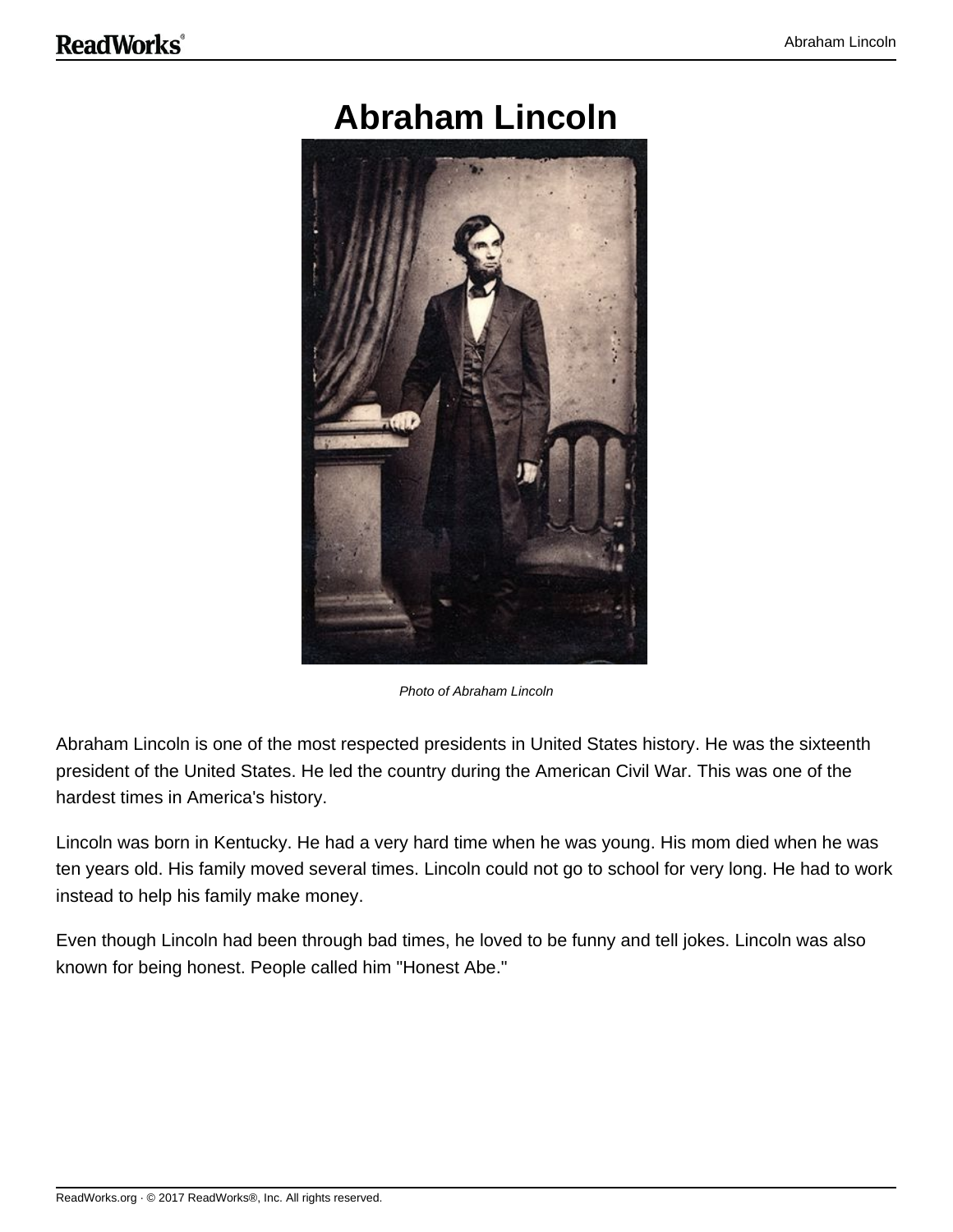**Name: \_\_\_\_\_\_\_\_\_\_\_\_\_\_\_\_\_\_\_\_\_\_\_\_\_\_\_\_\_\_\_\_\_\_\_ Date: \_\_\_\_\_\_\_\_\_\_\_\_\_\_\_**

- **1.** Who was Abraham Lincoln?
	- A. a musician
	- B. a president of the United States
	- C. a soldier
- **2.** How does the text describe Lincoln?
	- A. One of the busiest presidents in United States history
	- B. One of the tallest presidents in United States history

C. One of the most respected presidents in United States history

**3.** Abraham Lincoln was poor when he was little. What information from the text shows us that this is true?

- A. "His mom died when he was ten years old."
- B. "Lincoln was also known for being honest."
- C. "He had to work instead to help his family make money."